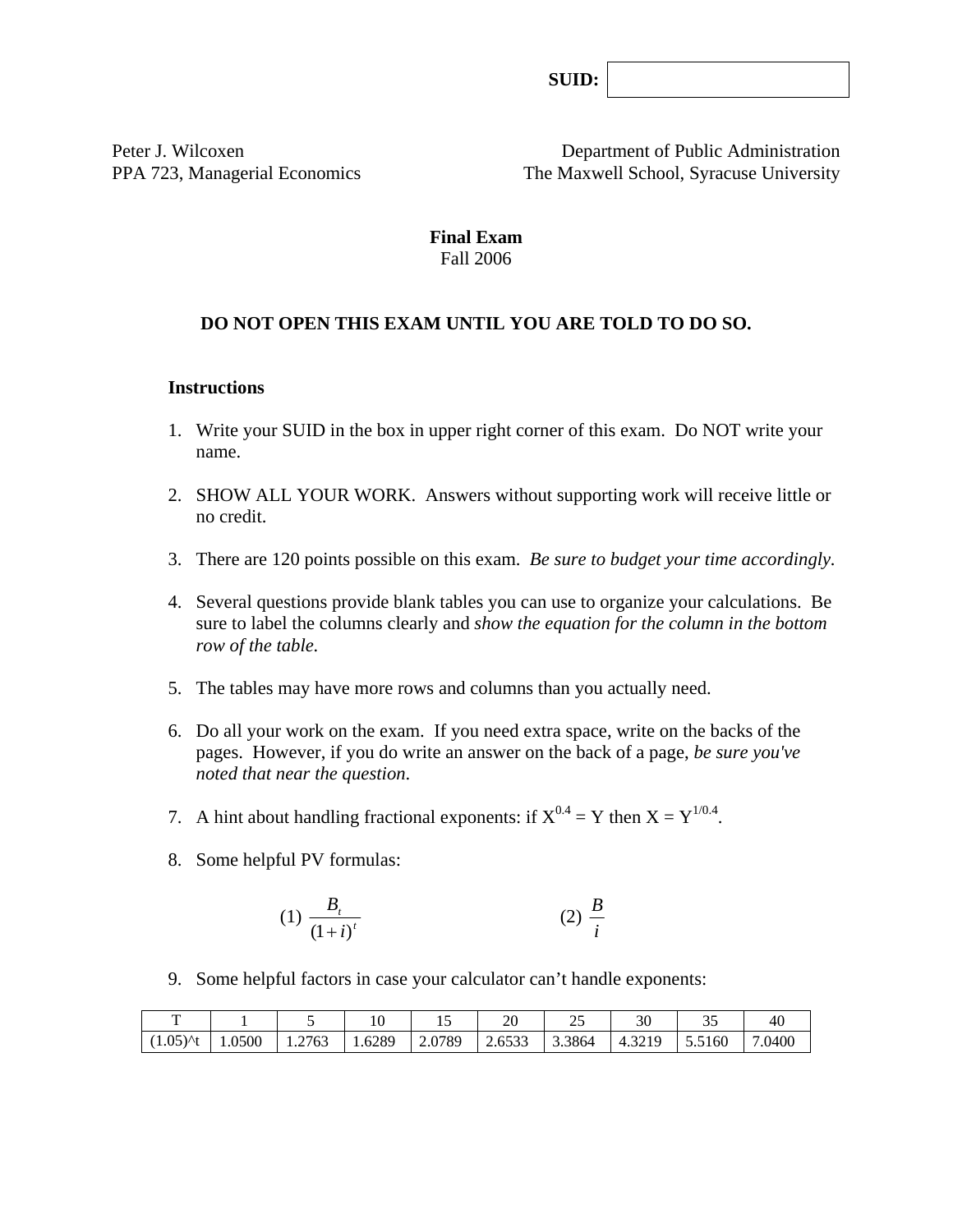# **Question 1 (40 points)**

A non-profit foundation focuses on helping people with a serious disease. It has raised \$50 million and has asked for your help in deciding how to use it. One option would be to give the money out as grants to cover the medical expenses of people afflicted by the disease. You may assume that doing so would generate an immediate \$50 million worth of benefits. Alternatively, it could use the money to fund a research project searching for a cure. The research project has only a 10% chance of success, but if it does it would produce benefits worth \$400 million. If the project fails, the entire \$50 million would be gone.

Throughout this problem you may assume that everything happens right away; you do not need to do present value calculations.

(a) Please draw an appropriate decision tree and evaluate the two options. Assuming the foundation is risk-neutral, what should it do? Why?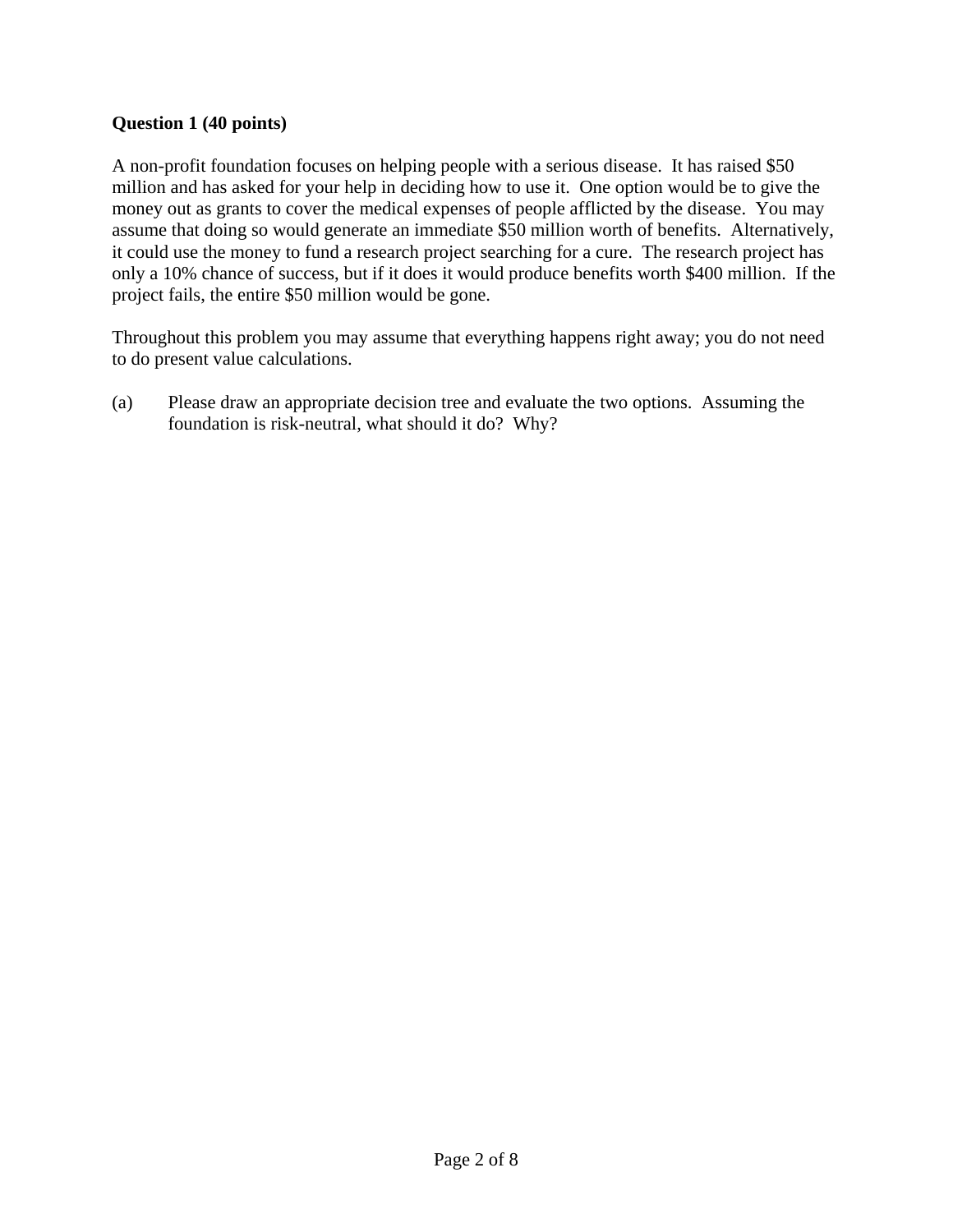# **Question 1, continued.**

Now suppose that it is possible to do a pilot study before undertaking the full-scale research project. The pilot study would cost \$5 million and would indicate whether the full project is "likely" or "unlikely" to succeed. However, the test is not infallible: there is a 30% chance that it would incorrectly report "unlikely" when the research would actually succeed; and there is a 50% chance that it would incorrectly report "likely" (to succeed) when the research would actually fail.

(b) Please draw an appropriate decision tree and determine the *expected value of the test*. What should the foundation do? Why? (You should assume the foundation could pay for the test out of other funds – that is, it could cover both the cost of the test and the cost of the research if it decided to go ahead with both.)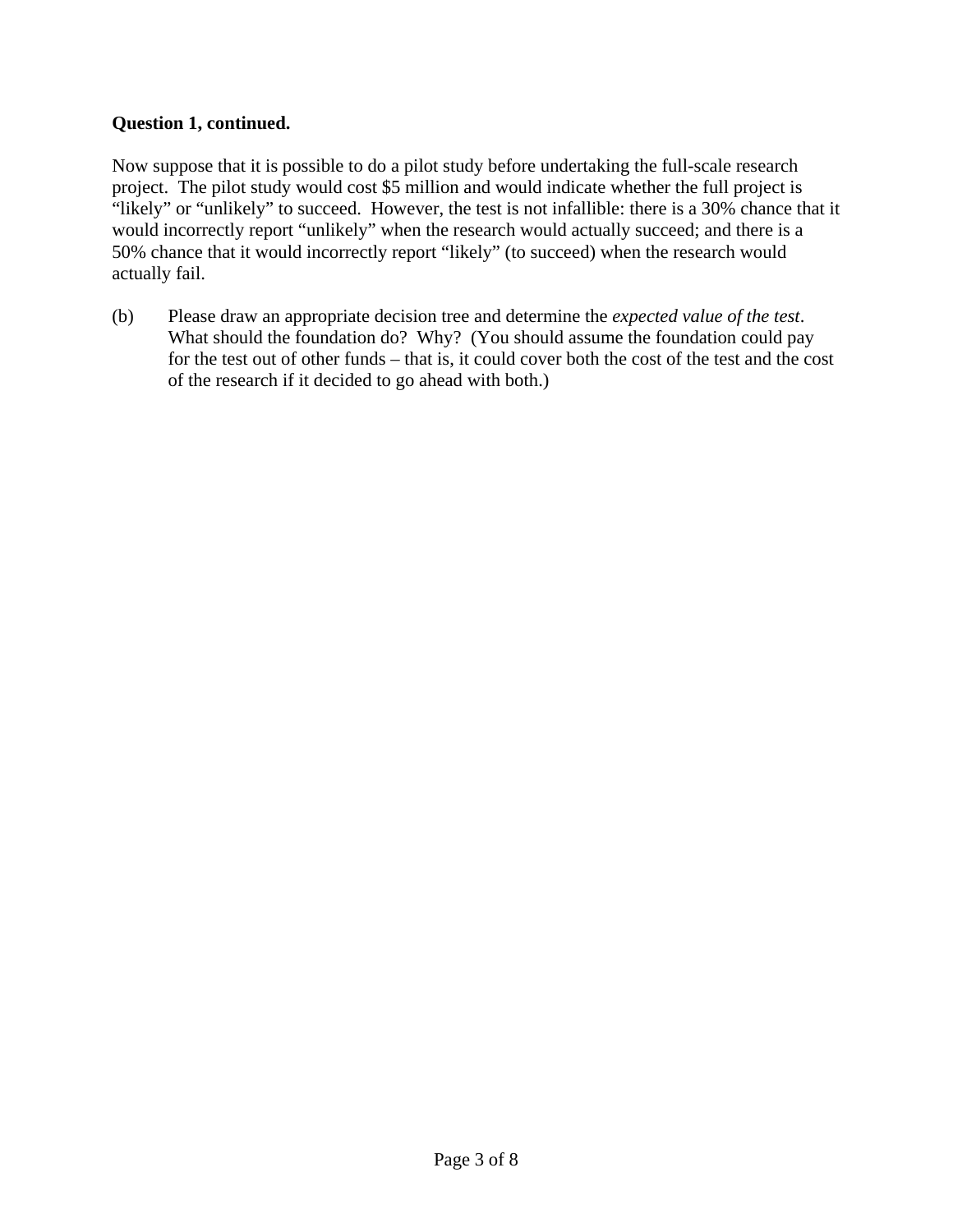# **Question 2 (20 points)**

An organization wants to produce 20 units of output at the lowest possible cost. It had the following production function:  $Q = K^{0.4}L^{0.6}$ . The price of capital is \$15 and the price of labor is \$25.

(a) How much capital and labor should it use? What will be its average cost per unit of output at this set of inputs (in dollars and cents)? You may assume that the organization can buy fractional amounts of labor. As a hint to reduce the number of calculations you'll need to do, the amount of capital is between 15 and 25 inclusive.

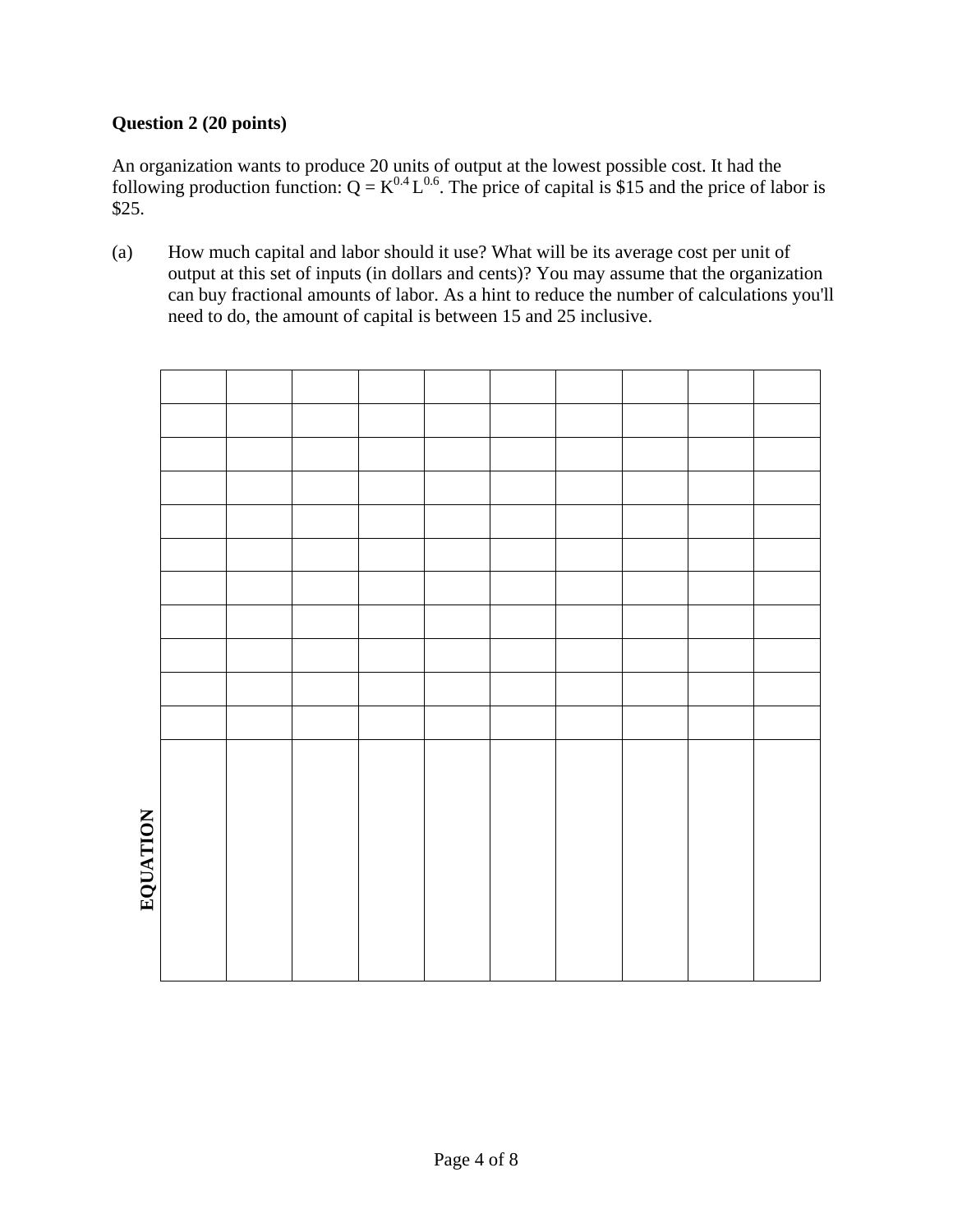# **Question 3 (20 points)**

A non-profit organization operates a nature preserve. To help cover the costs of maintaining the preserve, it operates a guided-tour service. The monthly demand for tours is given by the equation P =  $450 - 10*Q$ , and its monthly costs are given by TC = \$1,340 + 10\*Q.

(a) The organization wishes to earn as much profit as possible from the tour service. What should it charge and how many tours should it provide? How much profit will it earn? As a hint, the value of Q is between 15 and 25, inclusive.

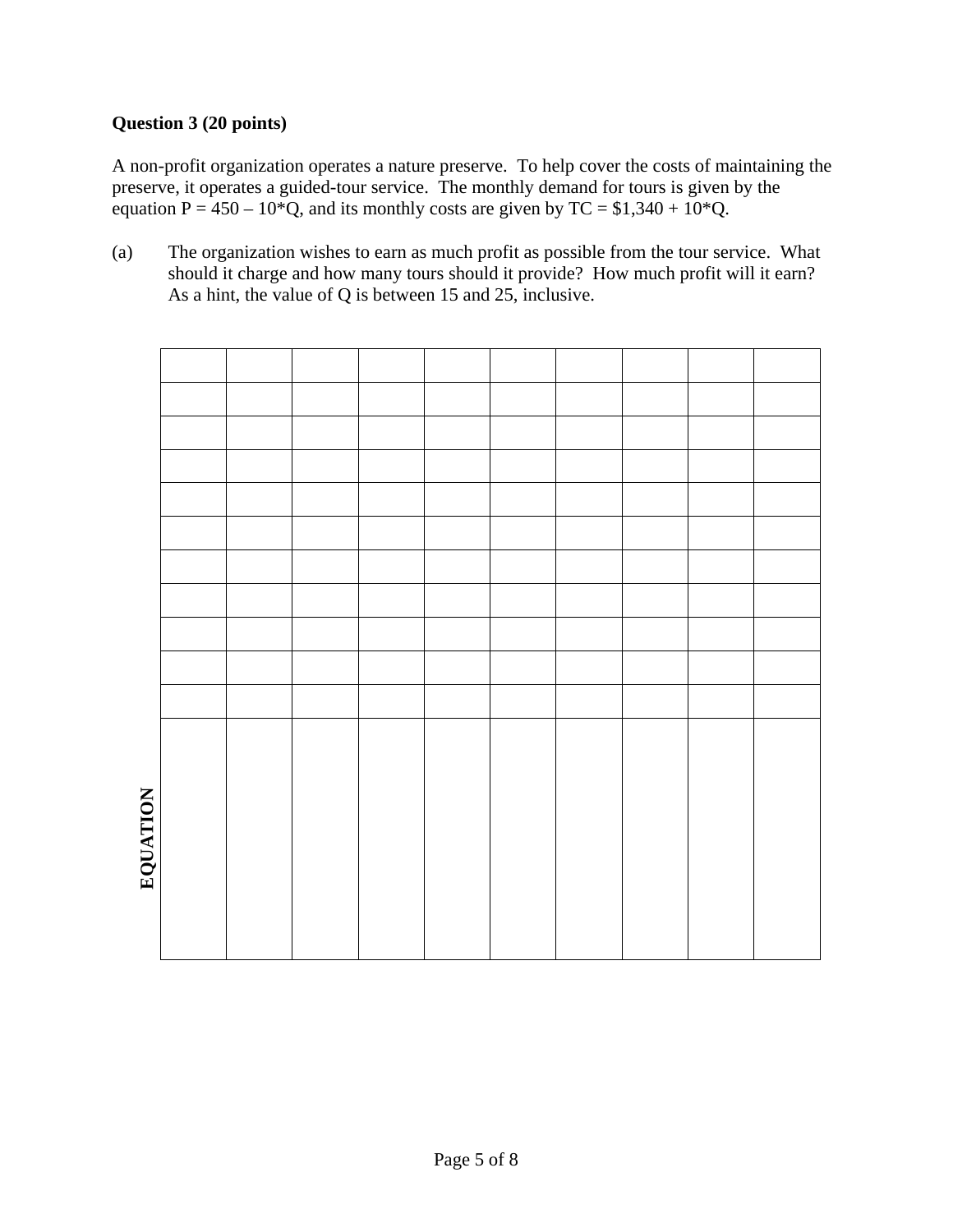# **Question 4 (40 points)**

A private company is considering whether or not to undertake a 5-year, \$100 million research project to develop an inexpensive device that homeowners could use to monitor their energy consumption (the whole \$100 million would be paid in year 0). The project has a 30% chance of success. If it succeeds, annual demand for the device would be given by  $P = 30 - Q$ , where Q is measured in millions (e.g., Q=1 is 1 million devices). The device could be patented for 20 years, making the firm a monopolist for years 6-25 (the research takes place during years 0-5). The device could be manufactured via a constant returns to scale production process having a marginal cost of \$20 per unit. Furthermore, it can be shown via a table like that in Question 3 that the profit-maximizing Q during the patent period would be 5 (to the nearest million). Please note that you DO NOT need to prove that Q=5 is correct. The interest rate is 5%.

(a) What is the expected net present value of the project? Would a risk-neutral firm undertake it? Explain.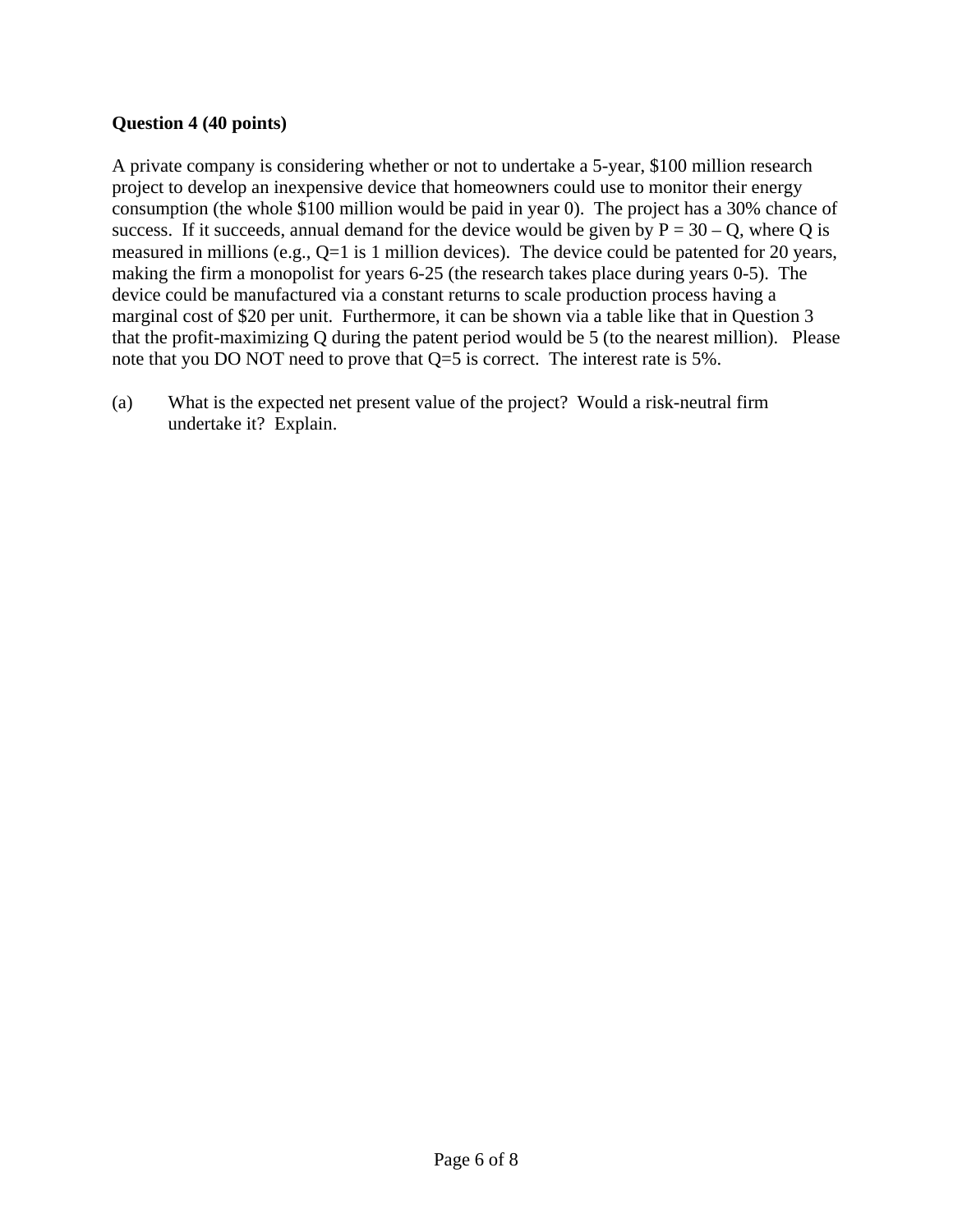# **Question 4, continued.**

(b) If the project succeeds, what will be the annual consumer surplus produced by the device during the patent period? What will be CS be after the patent period, assuming that price-taking firms enter the market and the price of the product drops to \$20? Using these numbers, please calculate the expected present value of CS from the project.